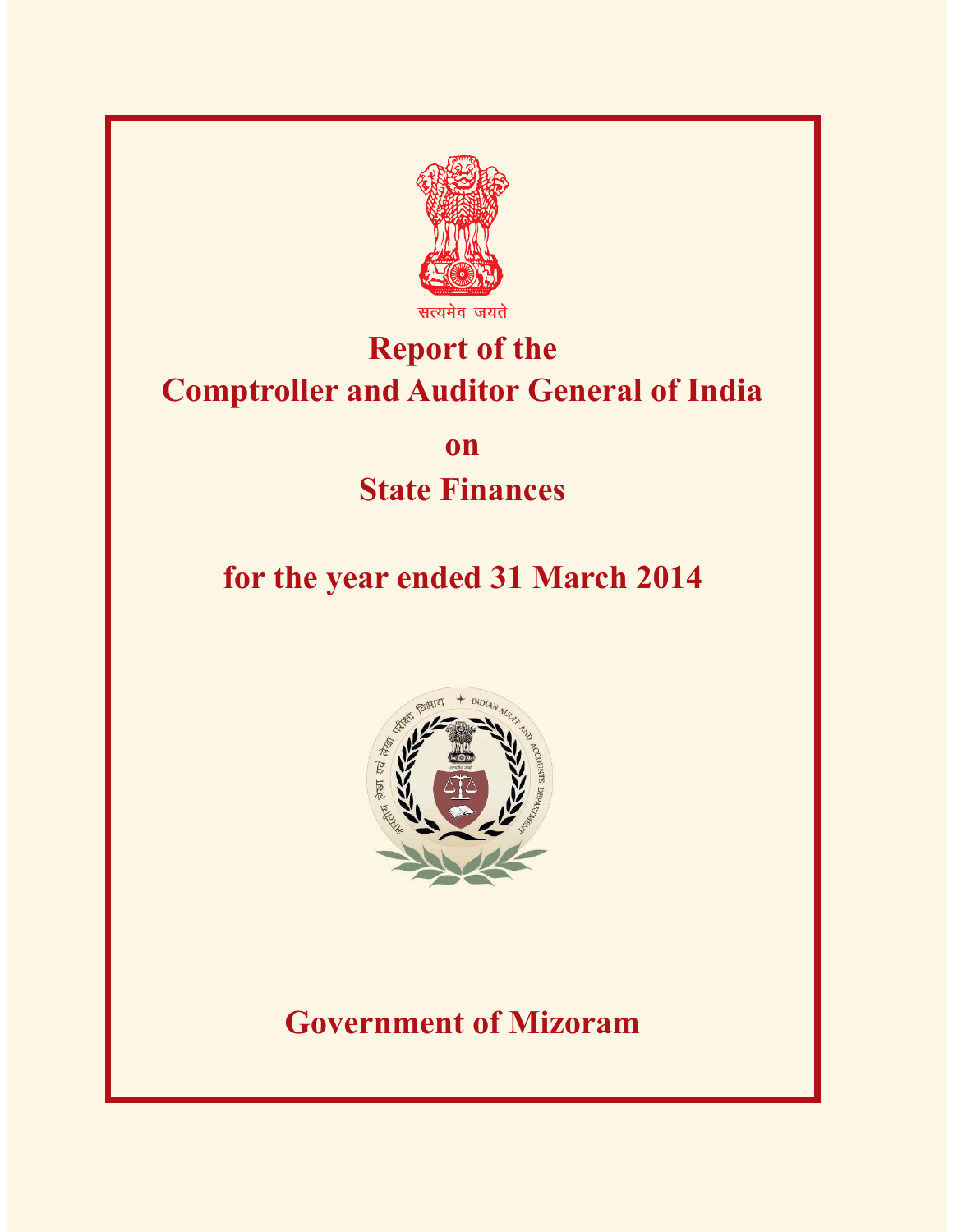**Laid before the Legislature on ..................**

### **Report of the Comptroller and Auditor General of India**

**on**

**State Finances**

**for the year ended 31 March 2014**

**GOVERNMENT OF MIZORAM**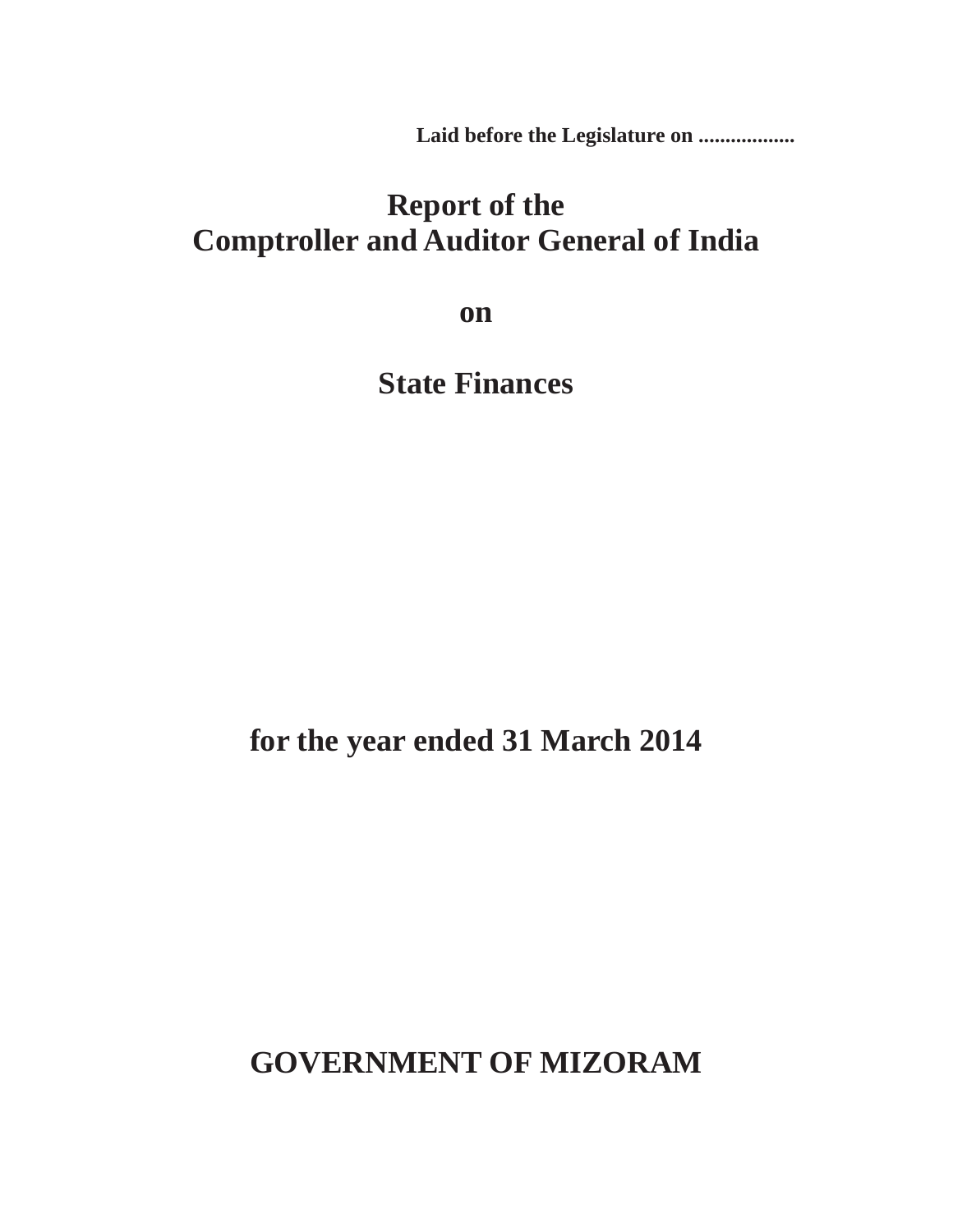#### **TABLE OF CONTENTS**

| Para No.                                         | <b>Title</b>                                                                   | Page           |  |
|--------------------------------------------------|--------------------------------------------------------------------------------|----------------|--|
|                                                  | Preface                                                                        | $\mathbf v$    |  |
|                                                  | <b>Executive Summary</b>                                                       | vii            |  |
| <b>CHAPTER-I</b>                                 |                                                                                |                |  |
| 1.1                                              | <b>Finances of the State Government</b><br><b>Introduction</b>                 | $\overline{2}$ |  |
| 1.2                                              | <b>Budget Analysis</b>                                                         | 5              |  |
| 1.3                                              | <b>Resources of the State</b>                                                  | $\overline{7}$ |  |
| 1.4                                              | <b>Revenue Receipts</b>                                                        | 10             |  |
| 1.5                                              | <b>Capital Receipts</b>                                                        | 17             |  |
| 1.6                                              | <b>Public Account Receipts</b>                                                 | 18             |  |
| 1.7                                              | <b>Application of Resources</b>                                                | 18             |  |
| 1.8                                              | <b>Quality of Expenditure</b>                                                  | 27             |  |
| 1.9                                              | <b>Financial Analysis of Government Expenditures and</b><br><b>Investments</b> | 30             |  |
| 1.10                                             | <b>Assets and Liabilities</b>                                                  | 35             |  |
| 1.11                                             | <b>Debt Management</b>                                                         | 39             |  |
| 1.12                                             | <b>Fiscal Imbalances</b>                                                       | 41             |  |
| 1.13                                             | <b>Conclusion and Recommendations</b>                                          | 45             |  |
| <b>CHAPTER-II</b>                                |                                                                                |                |  |
|                                                  | <b>Financial Management and Budgetary Control</b>                              |                |  |
| 2.1                                              | <b>Introduction</b>                                                            | 49             |  |
| 2.2                                              | <b>Summary of Appropriation Accounts</b>                                       | 49             |  |
| 2.3                                              | <b>Financial Accountability and Budget Management</b>                          | 50             |  |
| 2.4                                              | Reconciliation of Departmental figures                                         | 58             |  |
| 2.5                                              | <b>Conclusion and Recommendations</b>                                          | 60             |  |
| <b>CHAPTER-III</b><br><b>Financial Reporting</b> |                                                                                |                |  |
| 3.1                                              | <b>Utilisation Certificates</b>                                                | 63             |  |
| 3.2                                              | <b>Submission of Accounts</b>                                                  | 63             |  |
| 3.3                                              | <b>Departmental Commercial Undertakings</b>                                    | 64             |  |
| 3.4                                              | <b>Conclusion and Recommendations</b>                                          | 66             |  |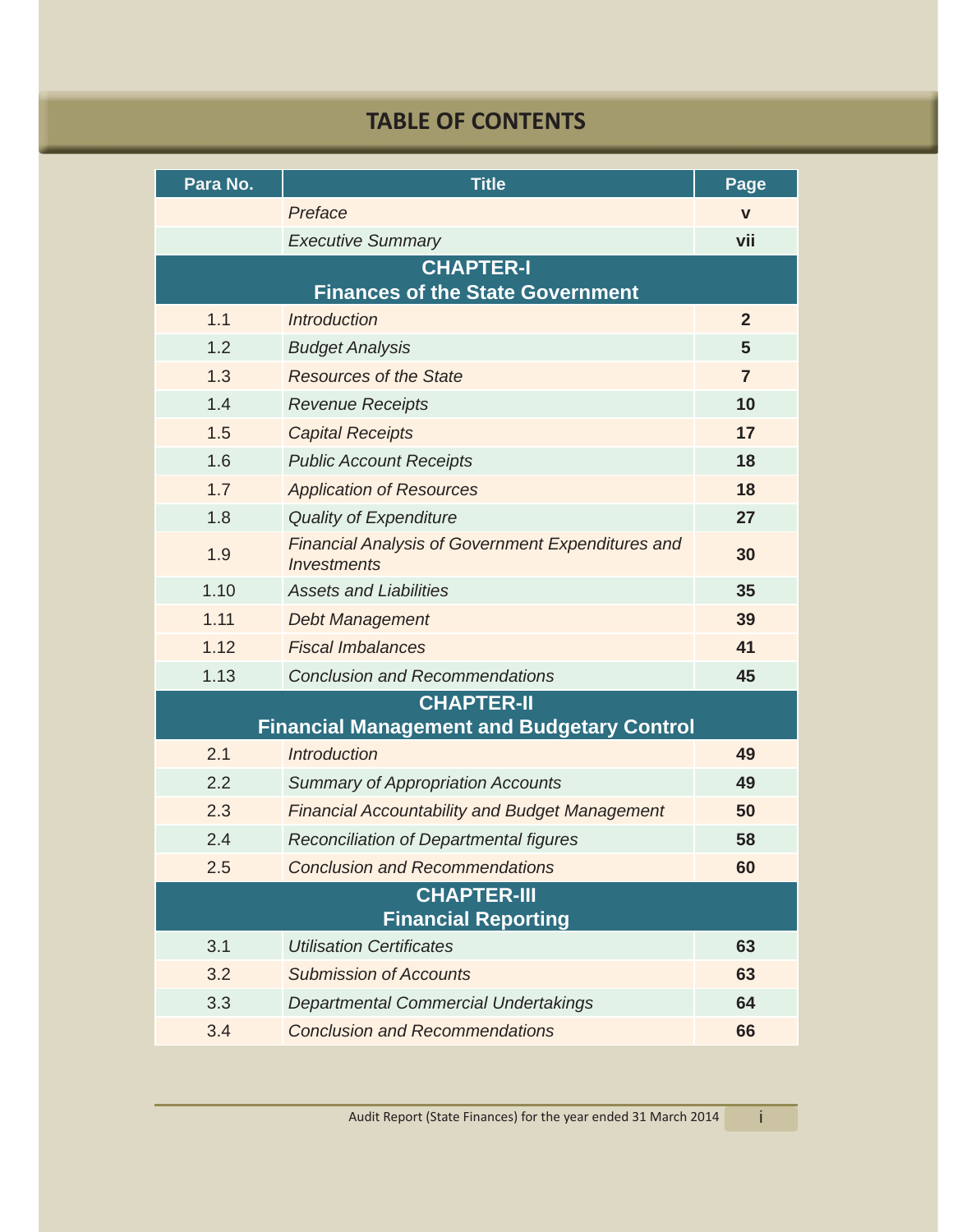### **TABLE OF CONTENTS**

| <b>Appendix</b><br><b>Number</b> | <b>Title</b>                                                                                                                                       | Page |
|----------------------------------|----------------------------------------------------------------------------------------------------------------------------------------------------|------|
| Appendix-1.1                     | Part-A: Structure and Form of Government<br><b>Accounts</b>                                                                                        | 69   |
|                                  | Part-B: Layout of Finance Accounts                                                                                                                 | 70   |
|                                  | Part C:<br><b>Methodology Adopted for the</b><br><b>Assessment of Fiscal Position</b>                                                              | 71   |
|                                  | Part D: State Profile                                                                                                                              | 73   |
|                                  | Outcome Indicators of the State's Own<br>Part E:<br><b>Fiscal Correction Path (FCP)</b>                                                            | 74   |
| Appendix-1.2                     | Abstract of Receipts and Disbursements for the<br>year 2013-14                                                                                     | 76   |
| Appendix-1.3                     | Assets and Liabilities of the Government of<br>Mizoram as on 31 March 2014                                                                         | 79   |
| Appendix-1.4                     | Time Series Data on State Government Finances                                                                                                      | 81   |
| Appendix-1.5                     | <b>Funds transferred directly to State Implementing</b><br><b>Agencies</b>                                                                         | 84   |
|                                  | Part-A: Statement showing Efficiency of<br>Expenditure use in Selected Social and<br><b>Economic Services</b>                                      | 87   |
| Appendix-1.6                     | Part-B:<br><b>Statement showing Efficiency of</b><br><b>Expenditure use in Selected Social and</b><br><b>Economic Services</b>                     | 88   |
| Appendix-2.1                     | Statement of various grants/appropriations where<br>savings were more than ₹ one crore each or more<br>than 12 per cent of the total provision     | 89   |
| Appendix-2.1A                    | Statement of various grants/appropriations where<br>savings were more than ₹ 10 crore and above or<br>more than 12 per cent of the total provision | 91   |